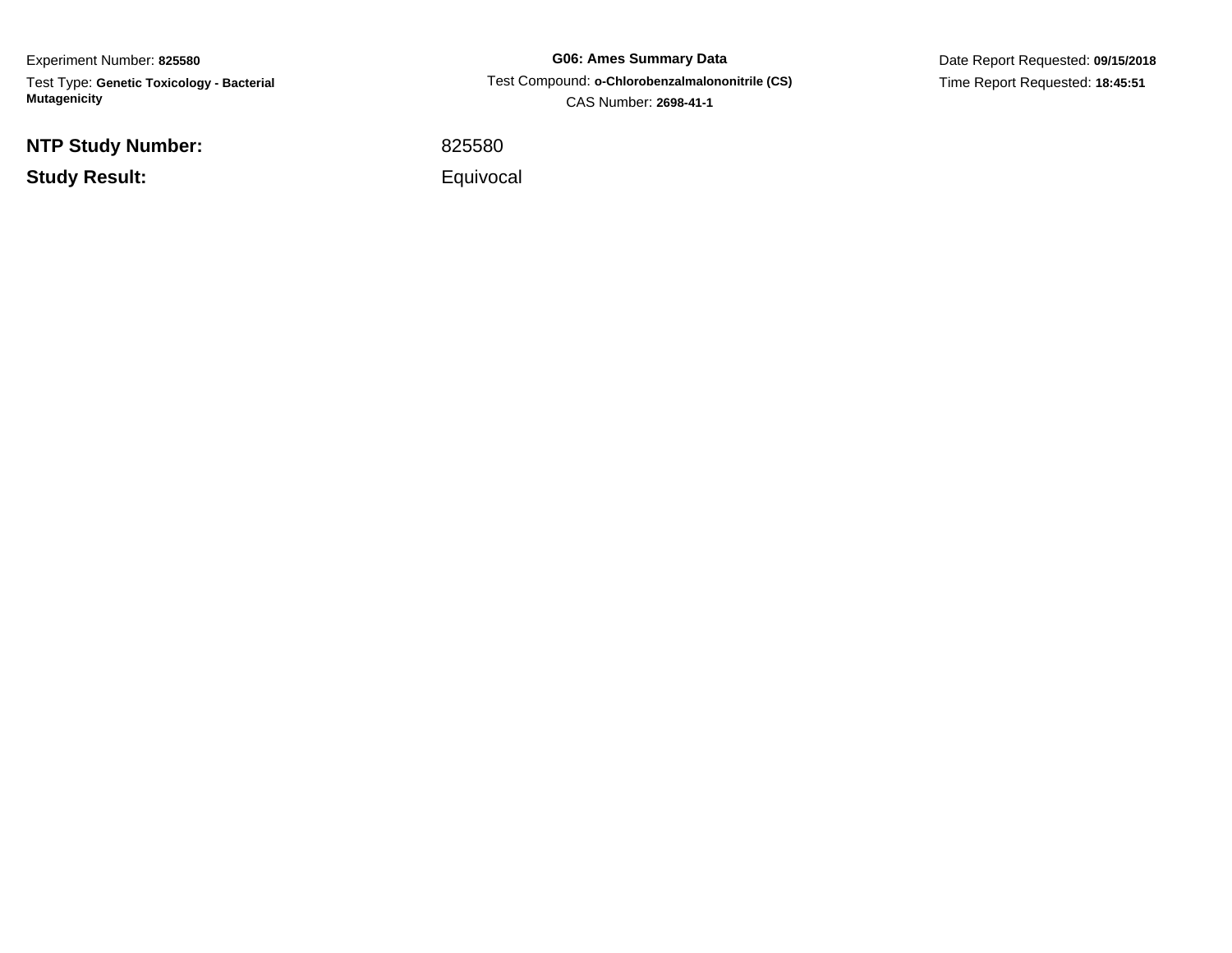Test Type: **Genetic Toxicology - Bacterial Mutagenicity**

## **G06: Ames Summary Data**Test Compound: **o-Chlorobenzalmalononitrile (CS)**

# Date Report Requested: **09/15/2018**Time Report Requested: **18:45:51**

### CAS Number: **2698-41-1**

|                               |                   |                   | Strain: TA100          |                        |                     |
|-------------------------------|-------------------|-------------------|------------------------|------------------------|---------------------|
| Dose (ug/Plate)               | <b>Without S9</b> | <b>Without S9</b> | <b>With 10% Rat S9</b> | <b>With 10% Rat S9</b> | With 10% Hamster S9 |
| Vehicle Control <sup>1</sup>  | $105 \pm 8.5$     | $88 \pm 0.6$      | $133 \pm 1.0$          | $113 \pm 7.6$          | $122 \pm 10.1$      |
| 1.0                           | $139 \pm 4.7$     | $138 \pm 8.3$     |                        |                        |                     |
| 3.0                           | $137 \pm 3.2$     | $147 \pm 9.5$     |                        | $138 \pm 3.8$          |                     |
| 10.0                          | $144 \pm 7.7$     | $135 \pm 8.8$     | $119 \pm 10.3$         | $121 \pm 5.9$          | $109 \pm 3.0$       |
| 33.0                          | $140 \pm 11.3$    | $148 \pm 4.5$     | $130 \pm 2.8$          | $106 \pm 6.9$          | $113 \pm 2.3$       |
| 100.0                         | $120 \pm 3.2$     | $132 \pm 11.0$    | $125 \pm 12.8$         | $130 \pm 6.7$          | $115 \pm 0.9$       |
| 333.0                         |                   |                   | $94 \pm 9.1$           | $115 \pm 4.4$          | $105 \pm 8.4$       |
| 1000.0                        |                   |                   | $0 \pm 0.0^s$          |                        | $0 \pm 0.0^s$       |
| <b>Trial Summary</b>          | Equivocal         | Equivocal         | Negative               | Negative               | Negative            |
| Positive Control <sup>2</sup> |                   |                   | $717 \pm 159.7$        | $518 \pm 13.3$         | $1567 \pm 87.1$     |
| Positive Control <sup>3</sup> | $418 \pm 10.1$    | $292 \pm 25.8$    |                        |                        |                     |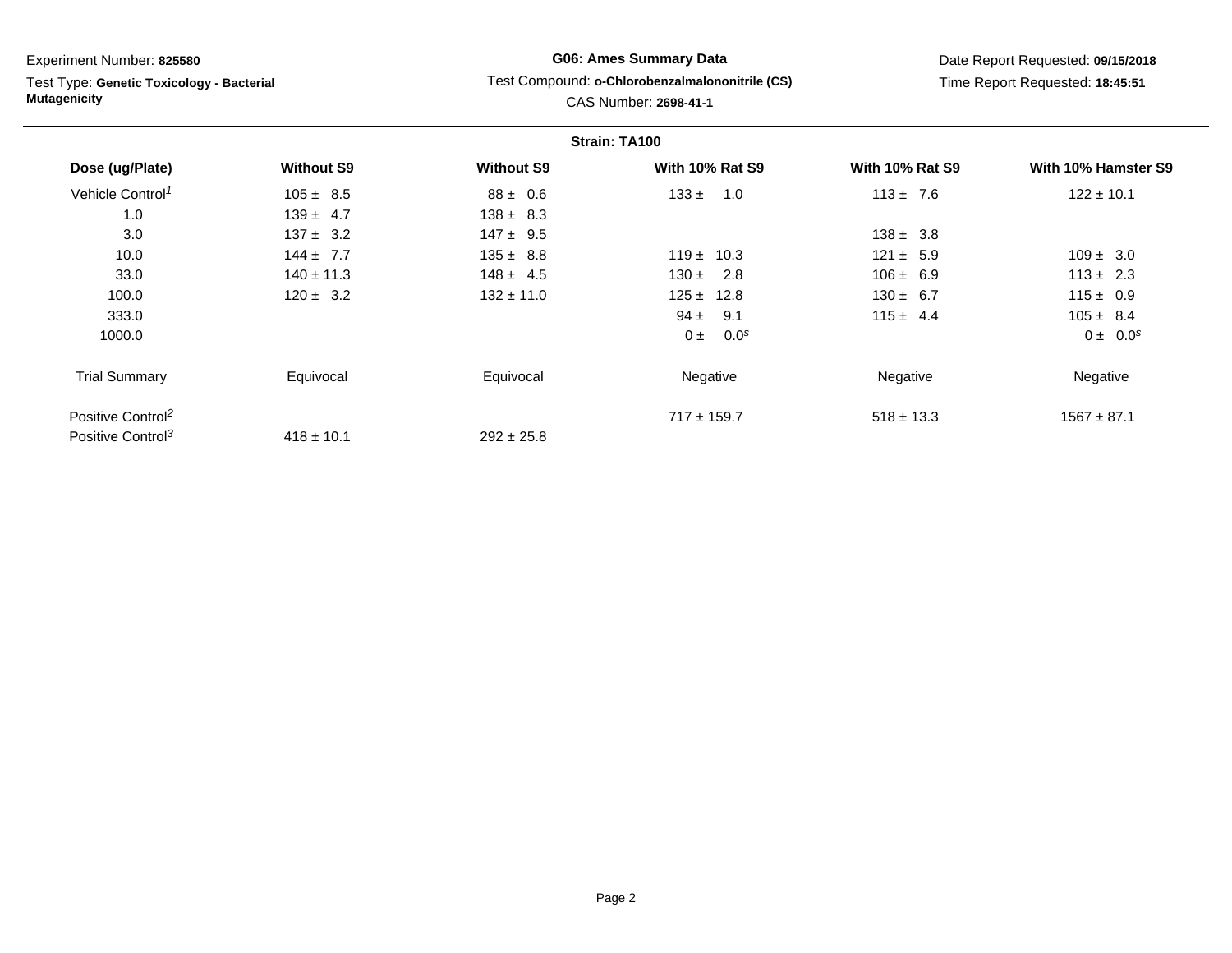Test Type: **Genetic Toxicology - Bacterial Mutagenicity**

**G06: Ames Summary Data** Test Compound: **o-Chlorobenzalmalononitrile (CS)**CAS Number: **2698-41-1**

Date Report Requested: **09/15/2018**Time Report Requested: **18:45:51**

|                                                                |                     | <b>JUQUIL IMIVU</b> |
|----------------------------------------------------------------|---------------------|---------------------|
| Dose (ug/Plate)                                                | With 10% Hamster S9 |                     |
| Vehicle Control <sup>1</sup>                                   | $91 \pm 11.3$       |                     |
| 1.0                                                            |                     |                     |
| 3.0                                                            | $128 \pm 7.8$       |                     |
| 10.0                                                           | $121 \pm 15.8$      |                     |
| 33.0                                                           | $111 \pm 6.5$       |                     |
| 100.0                                                          | $128 \pm 8.1$       |                     |
| 333.0                                                          | $127 \pm 8.4$       |                     |
| 1000.0                                                         |                     |                     |
|                                                                |                     |                     |
| <b>Trial Summary</b>                                           | Equivocal           |                     |
| Positive Control <sup>2</sup><br>Positive Control <sup>3</sup> | $1007 \pm 48.7$     |                     |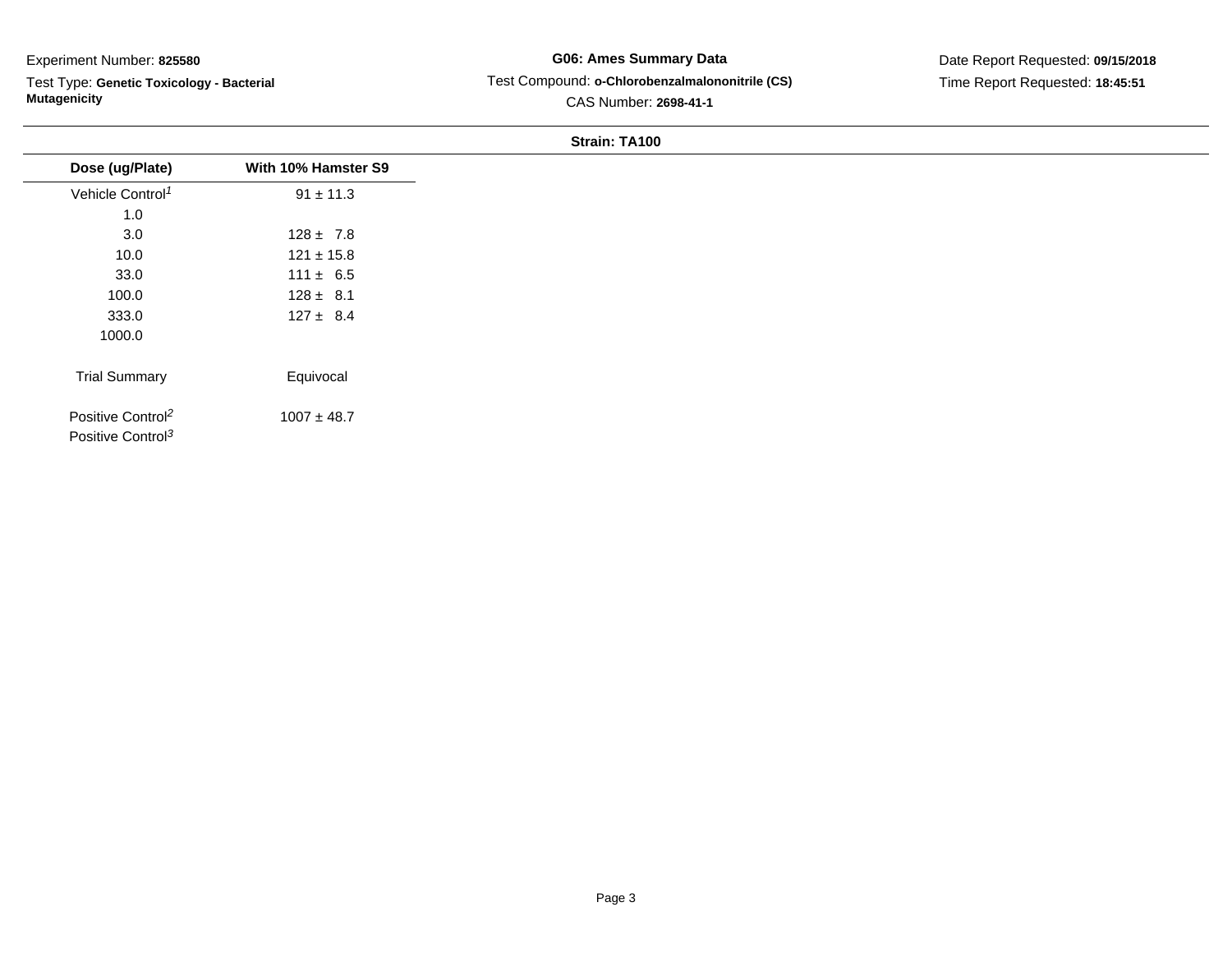Test Type: **Genetic Toxicology - Bacterial Mutagenicity**

# **G06: Ames Summary Data**

#### Test Compound: **o-Chlorobenzalmalononitrile (CS)**

Date Report Requested: **09/15/2018**Time Report Requested: **18:45:51**

# CAS Number: **2698-41-1**

|                               |                   |                   | Strain: TA1535         |                        |                     |
|-------------------------------|-------------------|-------------------|------------------------|------------------------|---------------------|
| Dose (ug/Plate)               | <b>Without S9</b> | <b>Without S9</b> | <b>With 10% Rat S9</b> | <b>With 10% Rat S9</b> | With 10% Hamster S9 |
| Vehicle Control <sup>1</sup>  | $29 \pm 3.8$      | $20 \pm 4.4$      | $9 \pm 2.0$            | 1.7<br>$9 \pm$         | $12 \pm 1.9$        |
| 1.0                           | $34 \pm 3.9$      | $33 \pm 0.7$      |                        |                        |                     |
| 3.0                           | $38 \pm 0.3$      | $28 \pm 3.8$      |                        | $12 \pm 1.5$           |                     |
| 10.0                          | $35 \pm 1.2$      | $31 \pm 4.1$      | $15 \pm 1.0$           | $8 \pm 2.2$            | $10 \pm 3.3$        |
| 33.0                          | $32 \pm 3.8$      | $29 \pm 4.9$      | $13 \pm 3.2$           | $6 \pm 0.7$            | $14 \pm 0.9$        |
| 100.0                         | $30 \pm 3.9$      | $28 \pm 2.0$      | $11 \pm 3.0$           | $11 \pm 3.2$           | $12 \pm 1.9$        |
| 333.0                         |                   |                   | $8 \pm 2.3$            | $9 \pm 2.2$            | $11 \pm 2.7$        |
| 1000.0                        |                   |                   | $0 \pm 0.0^s$          |                        | $0 \pm 0.0^s$       |
| <b>Trial Summary</b>          | Negative          | Negative          | Negative               | Negative               | Negative            |
| Positive Control <sup>3</sup> | $561 \pm 17.6$    | $342 \pm 28.3$    |                        |                        |                     |
| Positive Control <sup>4</sup> |                   |                   | $181 \pm 29.5$         | $169 \pm 11.6$         | $484 \pm 13.0$      |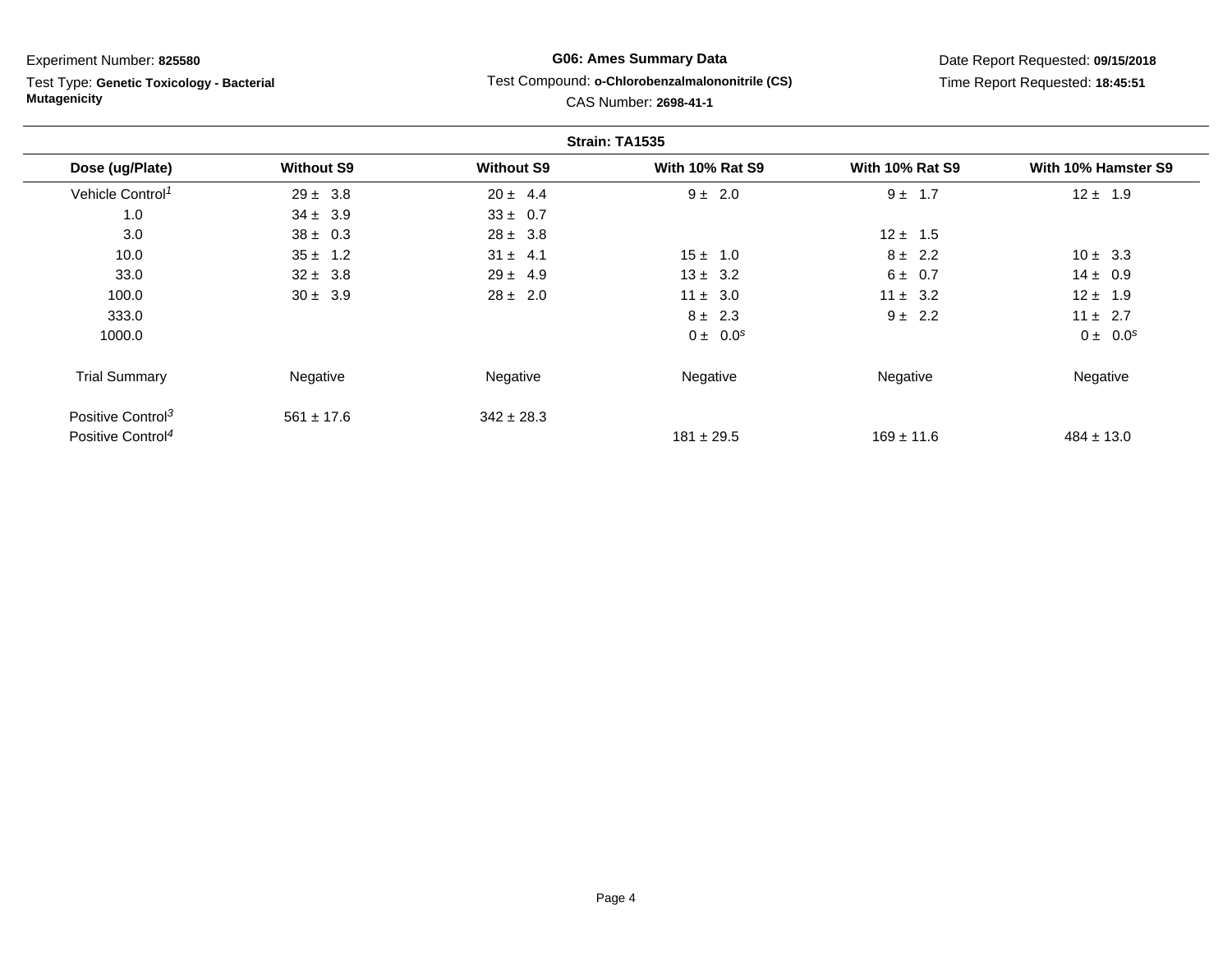Test Type: **Genetic Toxicology - Bacterial Mutagenicity**

# **G06: Ames Summary Data** Test Compound: **o-Chlorobenzalmalononitrile (CS)**CAS Number: **2698-41-1**

Date Report Requested: **09/15/2018**Time Report Requested: **18:45:51**

|                               |                     | Strain: 1A1535 |
|-------------------------------|---------------------|----------------|
| Dose (ug/Plate)               | With 10% Hamster S9 |                |
| Vehicle Control <sup>1</sup>  | $11 \pm 2.4$        |                |
| 1.0                           |                     |                |
| 3.0                           | $9 \pm 1.5$         |                |
| 10.0                          | $12 \pm 2.4$        |                |
| 33.0                          | $10 \pm 2.3$        |                |
| 100.0                         | $8 \pm 2.2$         |                |
| 333.0                         | $9 \pm 2.4$         |                |
| 1000.0                        |                     |                |
| <b>Trial Summary</b>          | Negative            |                |
| Positive Control <sup>3</sup> |                     |                |
| Positive Control <sup>4</sup> | $461 \pm 24.5$      |                |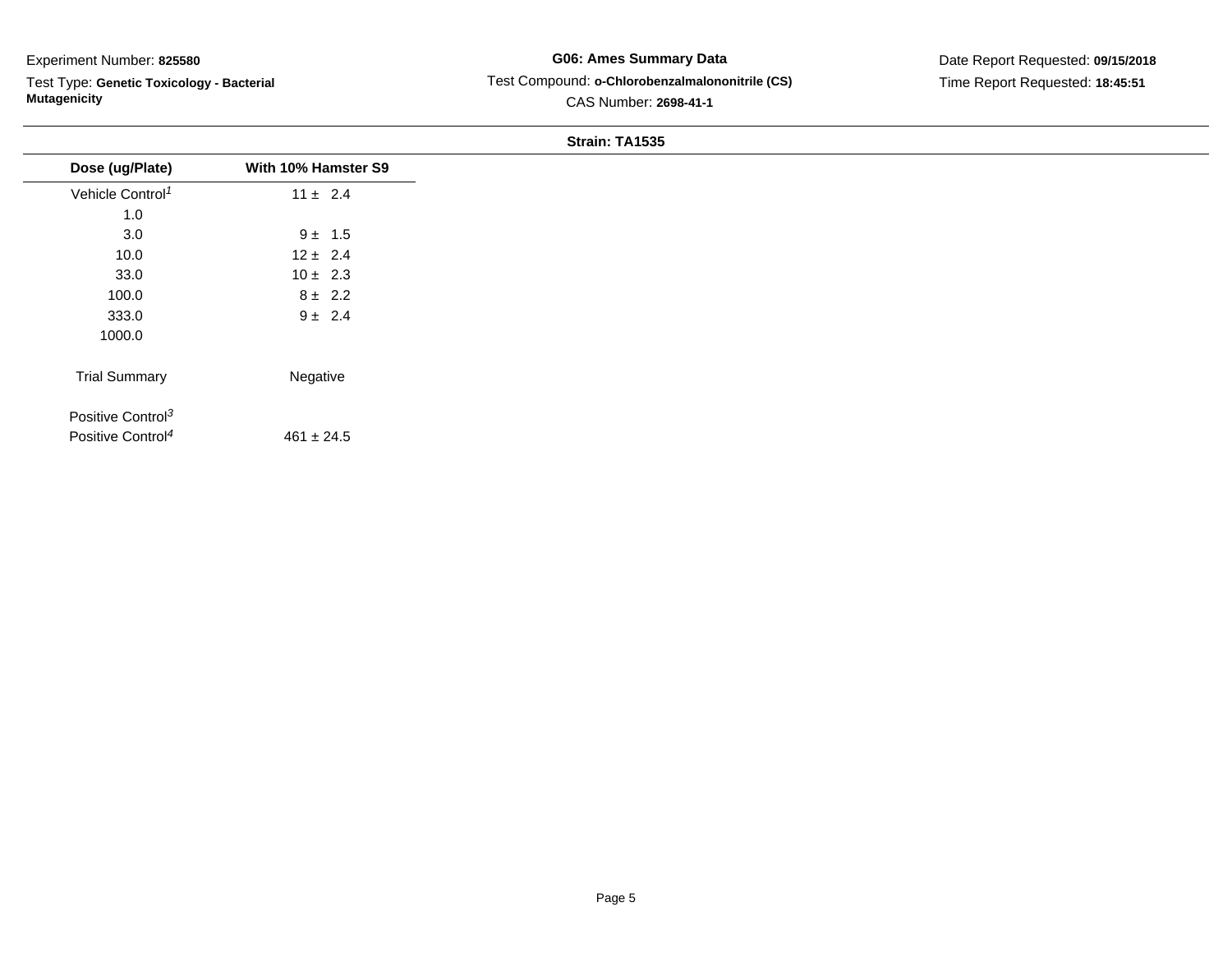$\overline{\phantom{0}}$ 

 Test Type: **Genetic Toxicology - Bacterial Mutagenicity**

# **G06: Ames Summary Data**Test Compound: **o-Chlorobenzalmalononitrile (CS)**

CAS Number: **2698-41-1**

Date Report Requested: **09/15/2018**Time Report Requested: **18:45:51**

|                               |                   |                   | Strain: TA1537         |                        |                     |
|-------------------------------|-------------------|-------------------|------------------------|------------------------|---------------------|
| Dose (ug/Plate)               | <b>Without S9</b> | <b>Without S9</b> | <b>With 10% Rat S9</b> | <b>With 10% Rat S9</b> | With 10% Hamster S9 |
| Vehicle Control <sup>1</sup>  | $6 \pm 0.9$       | $3 \pm 0.3$       | $11 \pm 2.1$           | 6 ± 3.0                | $11 \pm 1.8$        |
| 1.0                           | $5 \pm 0.9$       | $7 \pm 0.9$       |                        |                        |                     |
| 3.0                           | $7 \pm 2.4$       | $4 \pm 1.0$       |                        | $9 \pm 2.0$            |                     |
| 10.0                          | $5 \pm 1.2$       | $4 \pm 1.2$       | $6 \pm 0.9$            | $8 \pm 1.5$            | $10 \pm 2.5$        |
| 33.0                          | 6 ± 0.6           | $6 \pm 1.2$       | $10 \pm 2.4$           | $8 \pm 2.3$            | $5 \pm 1.5$         |
| 100.0                         | $5 \pm 0.6$       | $9 \pm 1.5$       | $7 \pm 2.6$            | $6 \pm 1.0$            | $12 \pm 2.0$        |
| 333.0                         |                   |                   | $5 \pm 0.6$            | $9 \pm 1.8$            | $7 \pm 0.9$         |
| 1000.0                        |                   |                   | $0 \pm 0.0^s$          |                        | $0 \pm 0.0^{s}$     |
| <b>Trial Summary</b>          | Negative          | Negative          | Negative               | Negative               | Negative            |
| Positive Control <sup>4</sup> |                   |                   | $115 \pm 11.2$         | $115 \pm 12.4$         | $410 \pm 9.2$       |
| Positive Control <sup>5</sup> | $222 \pm 69.7$    | $124 \pm 9.3$     |                        |                        |                     |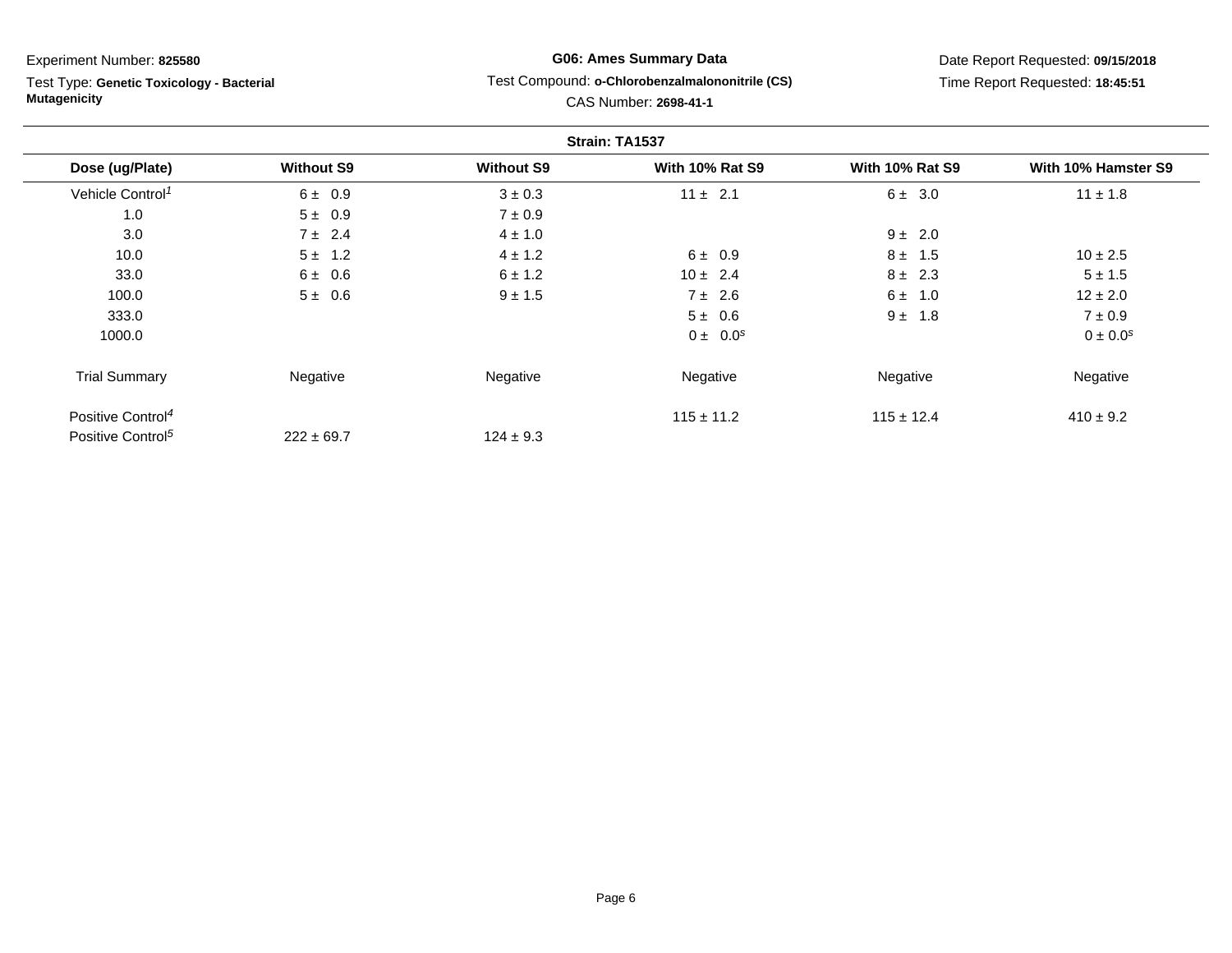Test Type: **Genetic Toxicology - Bacterial Mutagenicity**

# **G06: Ames Summary Data** Test Compound: **o-Chlorobenzalmalononitrile (CS)**CAS Number: **2698-41-1**

|                                                                |                     | Strain: TA1537 |
|----------------------------------------------------------------|---------------------|----------------|
| Dose (ug/Plate)                                                | With 10% Hamster S9 |                |
| Vehicle Control <sup>1</sup>                                   | $9 \pm 0.0$         |                |
| 1.0                                                            |                     |                |
| 3.0                                                            | $13 \pm 0.3$        |                |
| 10.0                                                           | $13 \pm 0.3$        |                |
| 33.0                                                           | $10 \pm 2.0$        |                |
| 100.0                                                          | $6 \pm 1.2$         |                |
| 333.0                                                          | $7 \pm 2.9$         |                |
| 1000.0                                                         |                     |                |
| <b>Trial Summary</b>                                           | Negative            |                |
| Positive Control <sup>4</sup><br>Positive Control <sup>5</sup> | $162 \pm 7.8$       |                |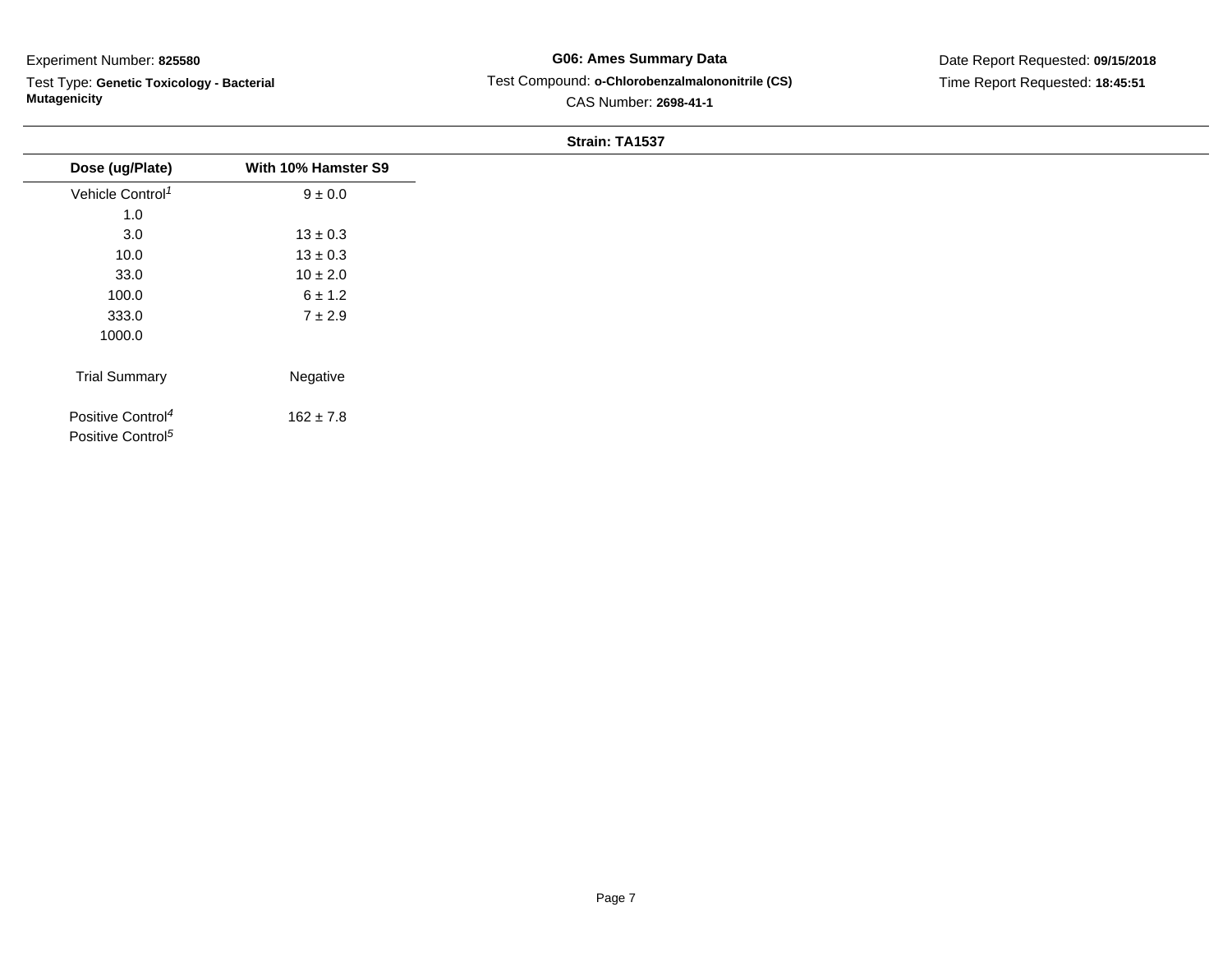Test Type: **Genetic Toxicology - Bacterial Mutagenicity**

## **G06: Ames Summary Data**Test Compound: **o-Chlorobenzalmalononitrile (CS)**

# Date Report Requested: **09/15/2018**Time Report Requested: **18:45:51**

### CAS Number: **2698-41-1**

|                               |                   |                   | <b>Strain: TA98</b>         |                        |                             |
|-------------------------------|-------------------|-------------------|-----------------------------|------------------------|-----------------------------|
| Dose (ug/Plate)               | <b>Without S9</b> | <b>Without S9</b> | <b>With 10% Rat S9</b>      | <b>With 10% Rat S9</b> | With 10% Hamster S9         |
| Vehicle Control <sup>1</sup>  | $16 \pm 2.3$      | $15 \pm 1.2$      | $30 \pm$<br>0.9             | $30 \pm 4.9$           | $33 \pm 4.3$                |
| 1.0                           | $18 \pm 0.9$      | $19 \pm 3.2$      |                             |                        |                             |
| 3.0                           | $14 \pm 1.9$      | $21 \pm 3.7$      |                             | $36 \pm 2.0$           |                             |
| 10.0                          | $22 \pm 2.2$      | $21 \pm 3.3$      | $33 \pm$<br>4.0             | $30 \pm 2.1$           | $37 \pm$<br>2.5             |
| 33.0                          | $15 \pm 1.5$      | $19 \pm 3.5$      | $37 \pm$<br>2.6             | $32 \pm 4.0$           | $35 \pm$<br>3.8             |
| 100.0                         | $17 \pm 1.7$      | $23 \pm 2.5$      | $37 \pm$<br>1.2             | $32 \pm 2.7$           | $32 \pm$<br>0.0             |
| 333.0                         |                   |                   | 1.5<br>$28 \pm$             | $26 \pm 3.3$           | $27 \pm$<br>5.0             |
| 1000.0                        |                   |                   | 0.0 <sup>s</sup><br>$0 \pm$ |                        | 0.0 <sup>s</sup><br>$0 \pm$ |
| <b>Trial Summary</b>          | Negative          | Negative          | Negative                    | Negative               | Negative                    |
| Positive Control <sup>2</sup> |                   |                   | $445 \pm 115.4$             | $389 \pm 47.8$         | $1440 \pm 143.0$            |
| Positive Control <sup>6</sup> | $845 \pm 25.8$    | $637 \pm 62.7$    |                             |                        |                             |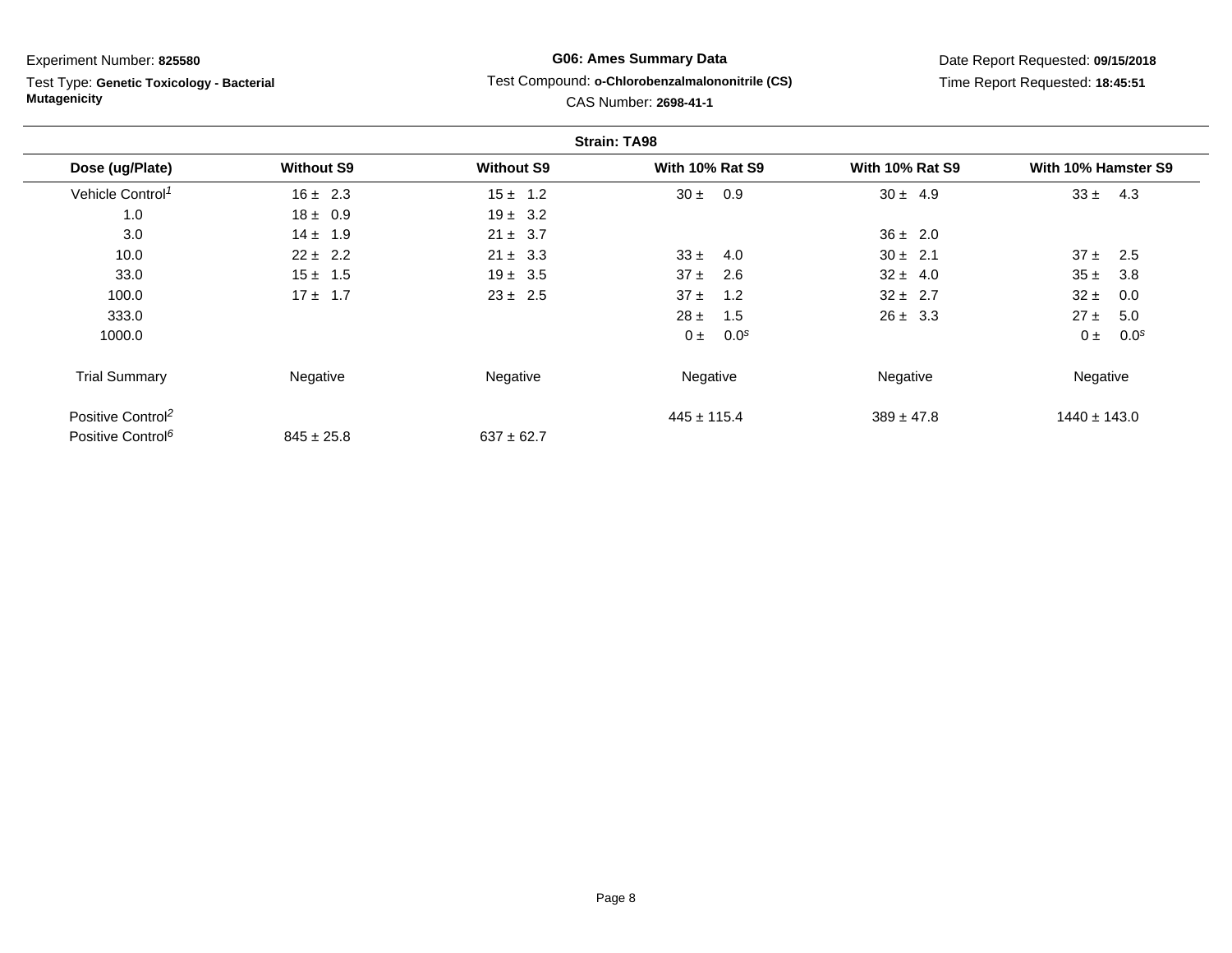Test Type: **Genetic Toxicology - Bacterial Mutagenicity**

**G06: Ames Summary Data** Test Compound: **o-Chlorobenzalmalononitrile (CS)**CAS Number: **2698-41-1**

Date Report Requested: **09/15/2018**Time Report Requested: **18:45:51**

| Dose (ug/Plate)                                                | With 10% Hamster S9 |
|----------------------------------------------------------------|---------------------|
| Vehicle Control <sup>1</sup>                                   | $31 \pm 1.2$        |
| 1.0                                                            |                     |
| 3.0                                                            | $35 \pm 1.5$        |
| 10.0                                                           | $29 \pm 5.6$        |
| 33.0                                                           | $34 \pm 2.5$        |
| 100.0                                                          | $29 \pm 4.4$        |
| 333.0                                                          | $32 \pm 3.8$        |
| 1000.0                                                         |                     |
| <b>Trial Summary</b>                                           | Negative            |
| Positive Control <sup>2</sup><br>Positive Control <sup>6</sup> | $990 \pm 51.5$      |